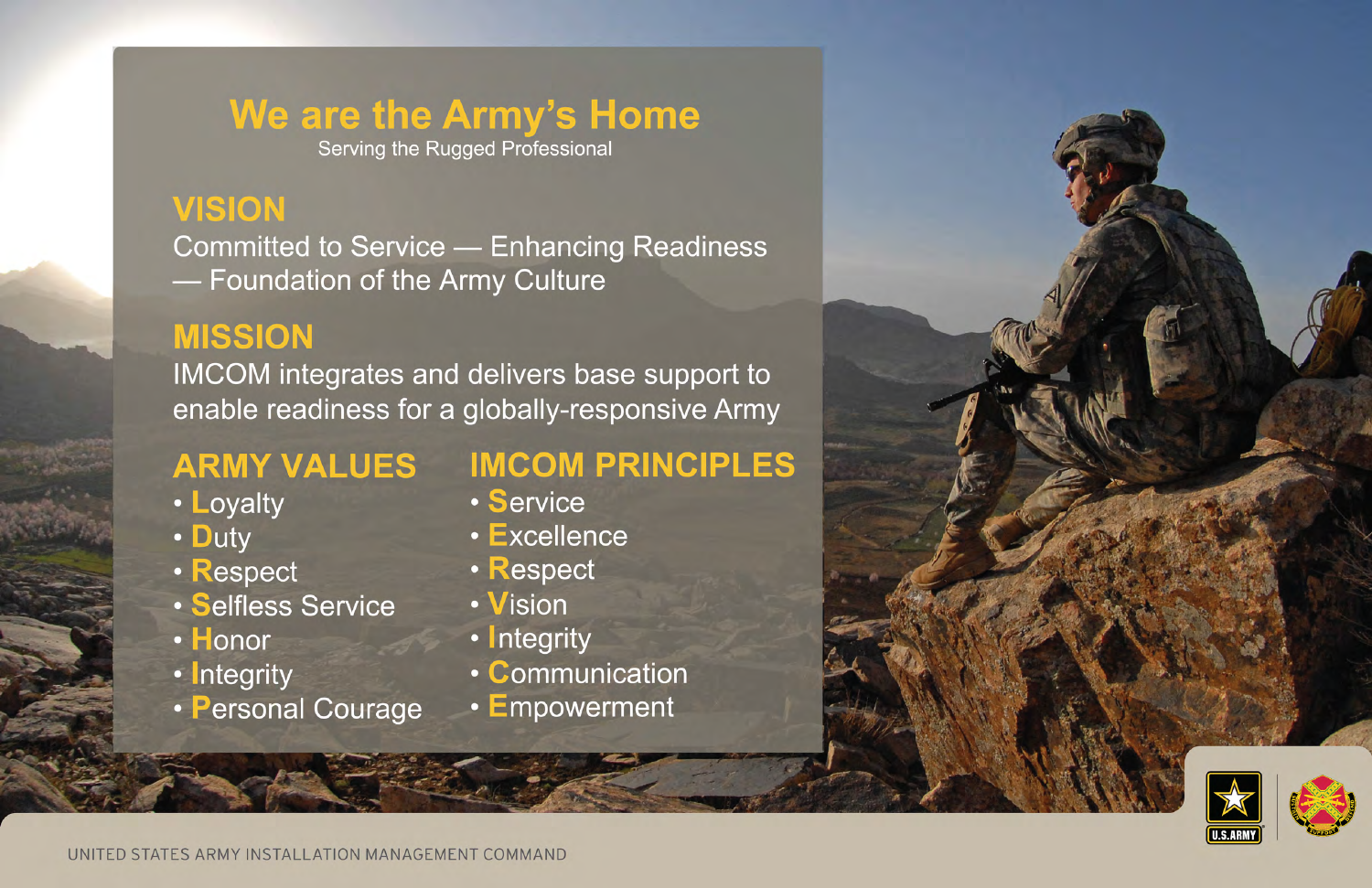# **Pledge to our Customers**

As a service provider organization, we are committed to providing programs and services delivered with a sense of individual pride, professionalism, and in keeping with the spirit of Army values and IMCOM principles.

### **We create value for our customers through consistent and easily-accessible services. We will:**

- deliver quality products and services.
- build relationships with communities with our customers, and with each other.
- be kind and respectful to those we serve.
- conduct ourselves professionally.
- welcome and encourage feedback; we will communicate and listen.
- provide neat, professional and aesthetically pleasing facilities.
- take ownership of our actions.



U.S. ARMY INSTALLATION MANAGEMENT COMMAND WWW.IMCOM.ARMY.MIL